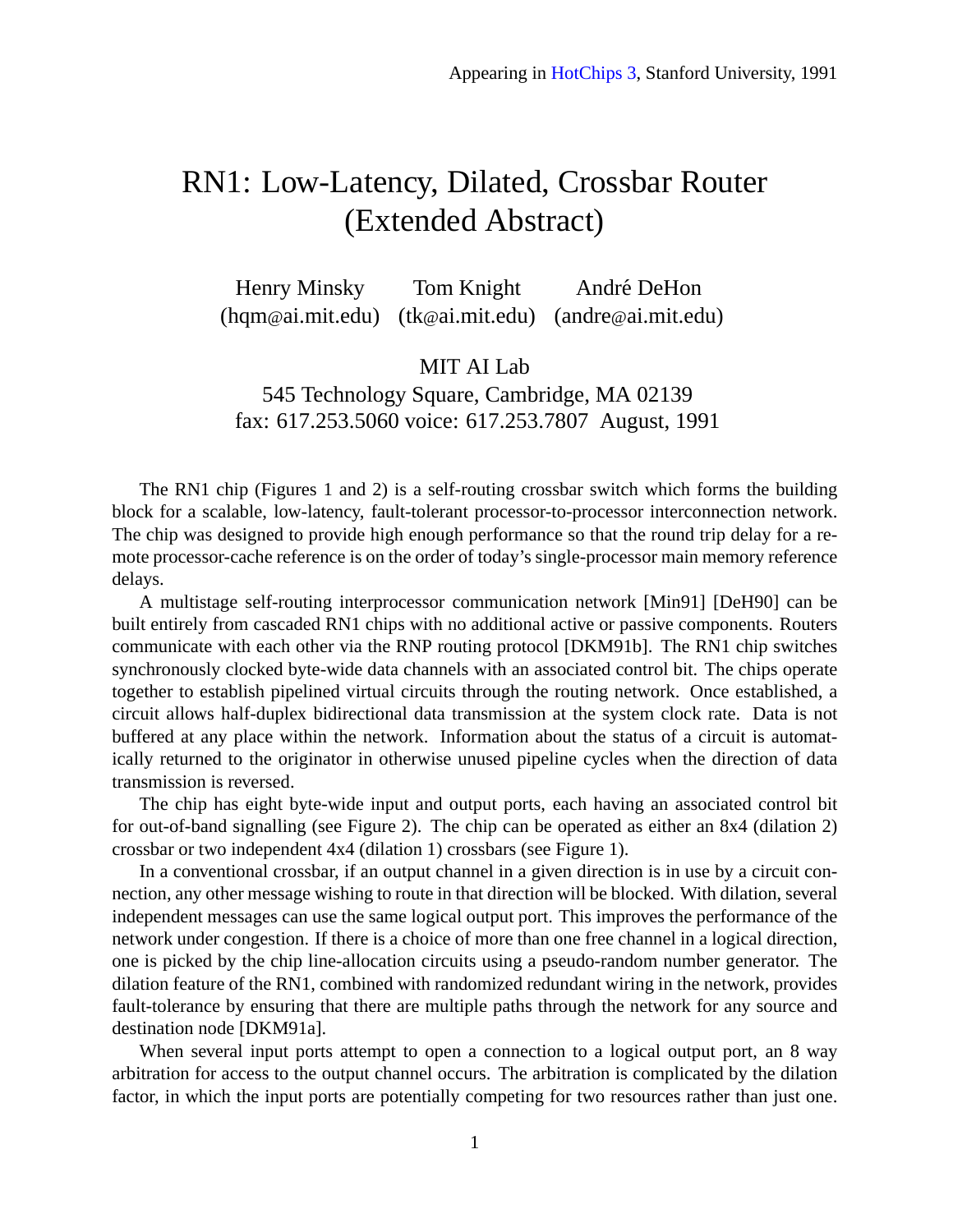In order to speed up this critical path, a novel dynamic logic circuit is used, consisting of a dual manchester style carry-circuit with crossover shunts at each stage.

In order to save time, decoding of the destination of a new connection request is done simultaneously with the precharge of the dynamic logic circuits, thus efficiently utilizing both halves of the two-phase clock for computation.

The custom packaging and connectors provide dense three-dimensional stacking and short wire length interconnect between routing and processor boards by using the chip carrier itself as the board-to-board connector Figure [3.](#page-3-0) This eliminates the need for signals to be routed on and off a system backplane to go between boards.

The initial prototype, implemented in Hewlett-Packard's CMOS HP34 process, can route data at clock rates in excess of 50MHz. Latency through the five-volt I/O pads on the prototype account for a significant fraction of the component's total latency. For the next generation part, we intend to use custom ECL-compatible one-volt, controlled impedance pads. From our experience with RN1, we believe clock rates in the 100MHz to 200MHz range are achievable.



RN1 can be configured either to act as a single 8 input, 8 output, radix 4, dilation 2 router or to act as a pair of independent 4 input, 4 output, radix 4, dilation 1 routers.

<span id="page-1-0"></span>

## **References**

- <span id="page-1-1"></span>[DeH90] André DeHon. [Fat-Tree Routing For Transit.](http://www.cs.caltech.edu/~andre/abstracts/dehon_sb.html) AI Technical Report 1224, MIT Artificial Intelligence Laboratory, April 1990. <[http://www.cs.caltech.edu/](http://www.cs.caltech.edu/~andre/abstracts/dehon_sb.html) ~andre/abstracts/dehon sb.html>.
- <span id="page-1-2"></span>[DKM91a] André DeHon, Thomas F. Knight Jr., and Henry Minsky. [Fault-Tolerant De](http://www.cs.caltech.edu/~andre/ps/multipath_issmm91.ps)[sign for Multistage Routing Networks.](http://www.cs.caltech.edu/~andre/ps/multipath_issmm91.ps) In *International Symposium on Shared*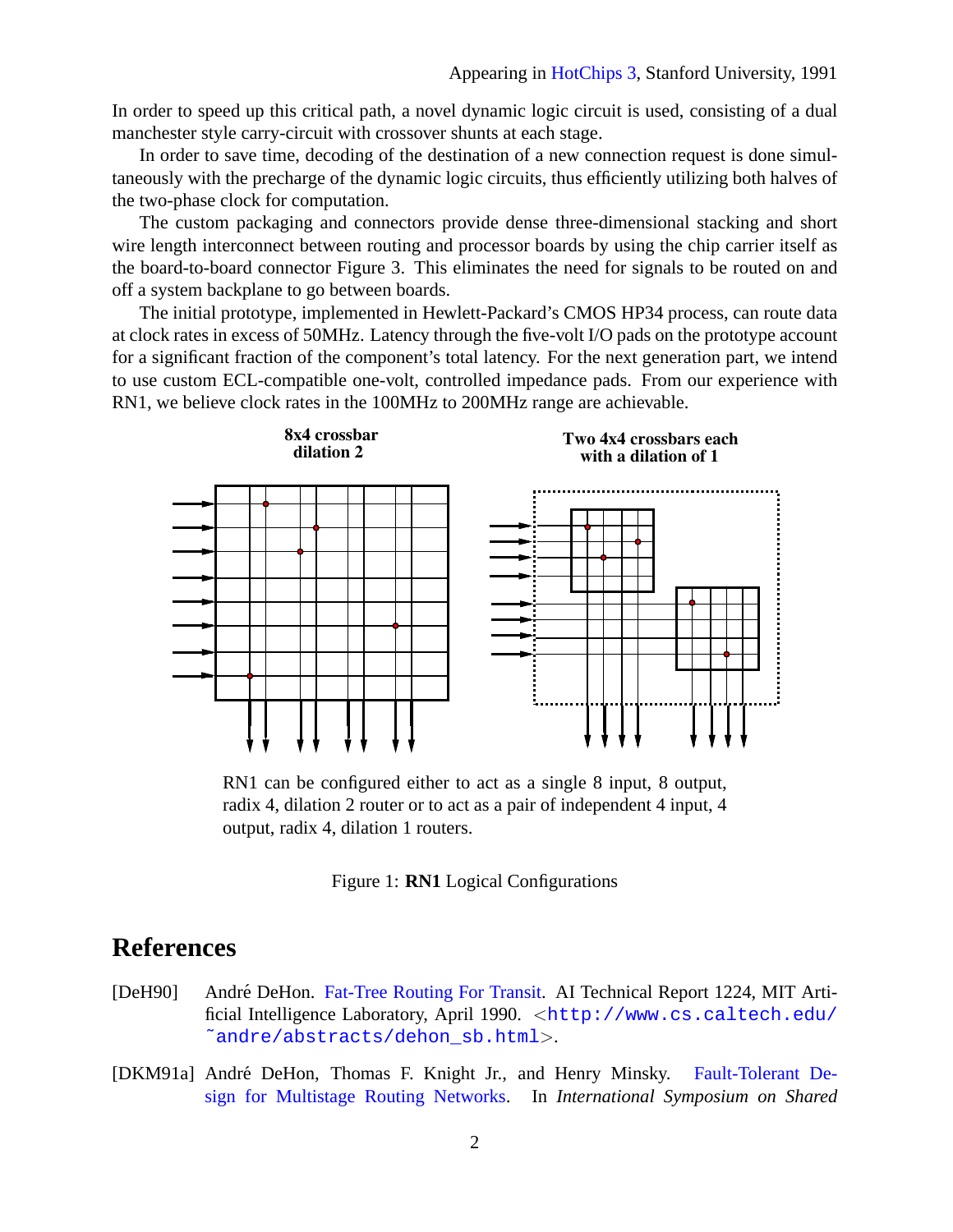

RN1 is constructed from 8 byte-wide input (forward) ports, 8 bytewide output (back) ports, a crosspoint array for switching, and linecontrol modules for selecting between logically equivalent outputs. A ninth bit associated with each input/output port is used for out of band signalling between routers.

## <span id="page-2-0"></span>Figure 2: **RN1** Internal Logic Composition

*Memory Multiprocessing*, pages 60–71. Information Processing Society of Japan, April 1991. <http://www.cs.caltech.edu/~andre/ps/multipath\_ [issmm91.ps](http://www.cs.caltech.edu/~andre/ps/multipath_issmm91.ps)>.

- <span id="page-2-2"></span>[DKM91b] Andre DeHon, Thomas F. Knight Jr., and Henry Minsky. RNP: Fault Tolerant ´ Routing Protocol. Transit Note 41, MIT Artificial Intelligence Laboratory, March 1991. <[http://www.cs.caltech.edu/research/ic/transit/tn41/](http://www.cs.caltech.edu/research/ic/transit/tn41/tn41.html) [tn41.html](http://www.cs.caltech.edu/research/ic/transit/tn41/tn41.html)>.
- <span id="page-2-1"></span>[Min91] Henry Q. Minsky. A Parallel Crossbar Routing Chip for a Shared Memory Multiprocessor. Master's thesis, MIT, 545 Technology Sq., Cambridge, MA 02139, January 1991. Anonymous FTP [ftp://publications.ai.mit.edu/](ftp://publications.ai.mit.edu/ai-publications/pdf/AITR-1284.pdf) [ai-publications/pdf/AITR-1284.pdf](ftp://publications.ai.mit.edu/ai-publications/pdf/AITR-1284.pdf).